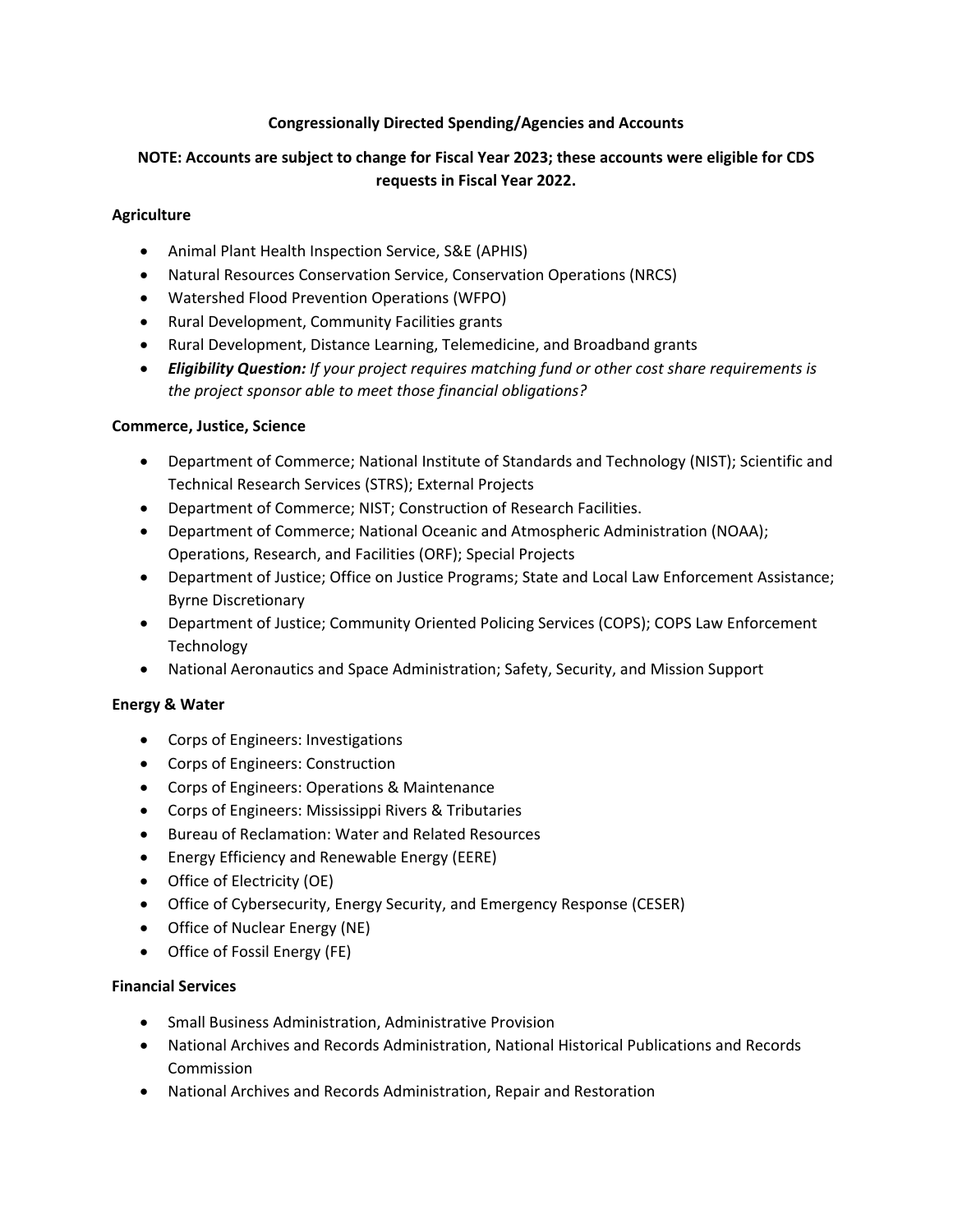• General Services Administration, Federal Buildings Fund, Construction and Acquisition

## **Homeland Security**

- FEMA Pre-Disaster Mitigation (PDM) Grants
- FEMA Emergency Operations Center (EOC) Grants

## Interior

- EPA, State and Tribal Assistance Grants, Water and Wastewater Infrastructure
	- o *Eligibility Question: For Waste and Wastewater Infrastructure State and Local Projects, is the project on the state's most recently finalized Clean Water or Drinking Water State Revolving Fund Intended Use Plan?*
	- o *Eligibility Question: For Waste and Wastewater Infrastructure State and Local Projects, if the answer to the above question (Q1) is NO, is the project eligible under SFR guidelines?*
	- o *Eligibility Question: For Waste and Wastewater Infrastructure Tribal Projects, is the project on the HIS Sanitation Deficiency System list?*
	- o *Eligibility Question: For Waste and Wastewater Infrastructure Tribal Projects, if the answer to the above question (Q3) is NO, is the project eligible under the Criteria for the Sanitation Facilities Construction Program?*
- National Park Service, Historic Preservation Fund
	- o *Eligibility Question: For the Historic Preservation Fund, if the request is for a property, does the property meet the HPF program requirements of being listed, at the appropriate level, for the National Register of Historic Places or as a National Historic Landmark individually or as contributing to an historic district?*
- U.S. Forest Service, State and Private Forestry, Forest Resource Information and Analysis
	- o *Eligibility Question: For USFS State and Private Forestry (SPF), is this project part of or contribute to the state's Forest Action Plan?*
- Land and Water Conservation Fund
	- o BLM, Land Acquisition
	- o FWS, Land Acquisition
	- o NPS, Land Acquisition
	- o USFS, Land Acquisition
	- o USFS, Forest Legacy
- Legacy Restoration Fund
	- o BLM, Legacy Restoration Fund
	- o FWS, Legacy Restoration Fund
	- o NPS, Legacy Restoration Fund
	- o BIE, Legacy Restoration Fund
	- o USFS, Legacy Restoration Fund
- Land Management Agencies
	- o BLM, Construction
	- o FWS, Construction Projects, Line Item Construction
	- o NPS, Construction, Line Item Construction and Maintenance
	- o USFS, Capital Improvement and Maintenance, Facilities, Road and Trails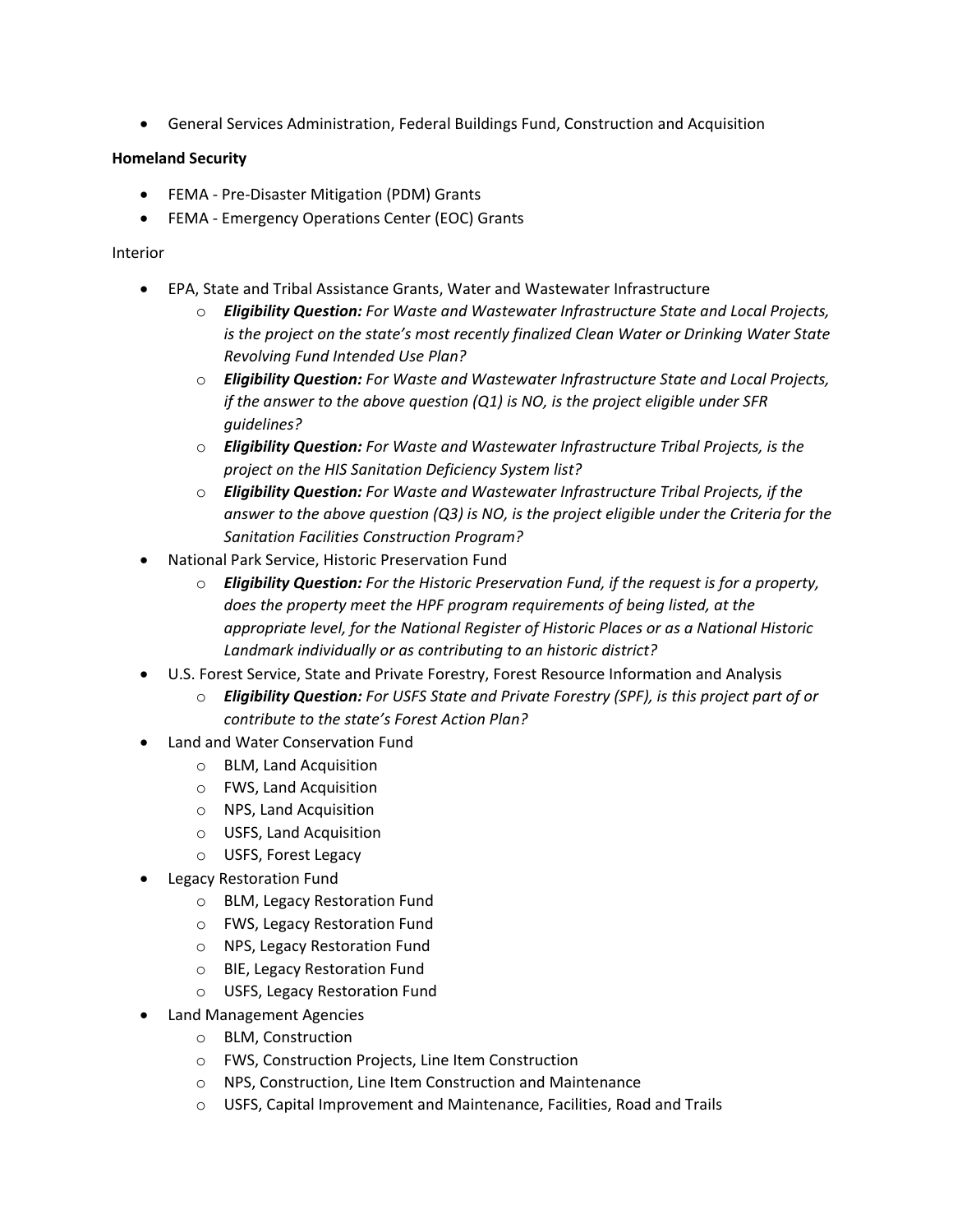- Land Management Agencies, Local Projects and Research
	- o BLM, Management of Land and Resources, Habitat Management Priorities
	- o NPS, National Recreation and Preservation, Statutory and Contractual Aid
	- o FWS, Resource Management, Stewardship Priorities
	- o USGS, Surveys Investigations and Research, Status and Trends
- *Eligibility Question: For Land and Water Conservation Fund (LWCF), Legacy Restoration Fund (LRF), or Land Management Agency Construction (LMCON), is the project on the relevant list provided by the administration?*
- Bureau of Indian Affairs, Operation of Indian Programs, Special Initiatives
- EPA, Science and Technology, Research: National Priorities
- EPA, State and Tribal Assistance Grants, STAG Infrastructure Grants

#### **Labor, HHS, Education**

- Employment and Training Administration
- Health Resources Service Administration
- Substance Abuse and Mental Health Services Administration (combining mental health, substance abuse treatment, and substance abuse prevention)
- Administration for Children and Families Child Abuse Prevention and Social Services Research and Demonstration
- Administration for Community Living—Aging and Disability Services Programs
- Fund for the Improvement of Education (FIE)
- Rehabilitation Services—Demonstration and Training
- Higher Ed—Fund for the Improvement of Postsecondary Education (FIPSE)

#### **MilCon-VA**

- Military Construction, Army
- Military Construction, Navy and Marine Corps
- Military Construction, Air Force
- Military Construction, Defense-Wide
- Military Construction, Army National Guard
- Military Construction, Air National Guard
- Military Construction, Army Reserve
- Military Construction, Navy Reserve
- Military Construction, Air Force Reserve
- *Eligibility Questions:*
	- o *Does this project appear on the Future Years Defense Program (FYDP) list?*
	- o *Does this project appear on the Unfunded Requirements/Priorities List (UFR/UPL)?*
	- o *Does this project appear on the Cost-to-Complete (CTC) list?*
	- o *Does this project have a DD1391?*
	- o *Has this project reached the 35% design milestone?*
	- o *Is this project previously authorized or has it been submitted to the Senate Armed Services Committee for consideration?*
	- o *If this project was funded last year, please have the funding amount available.*